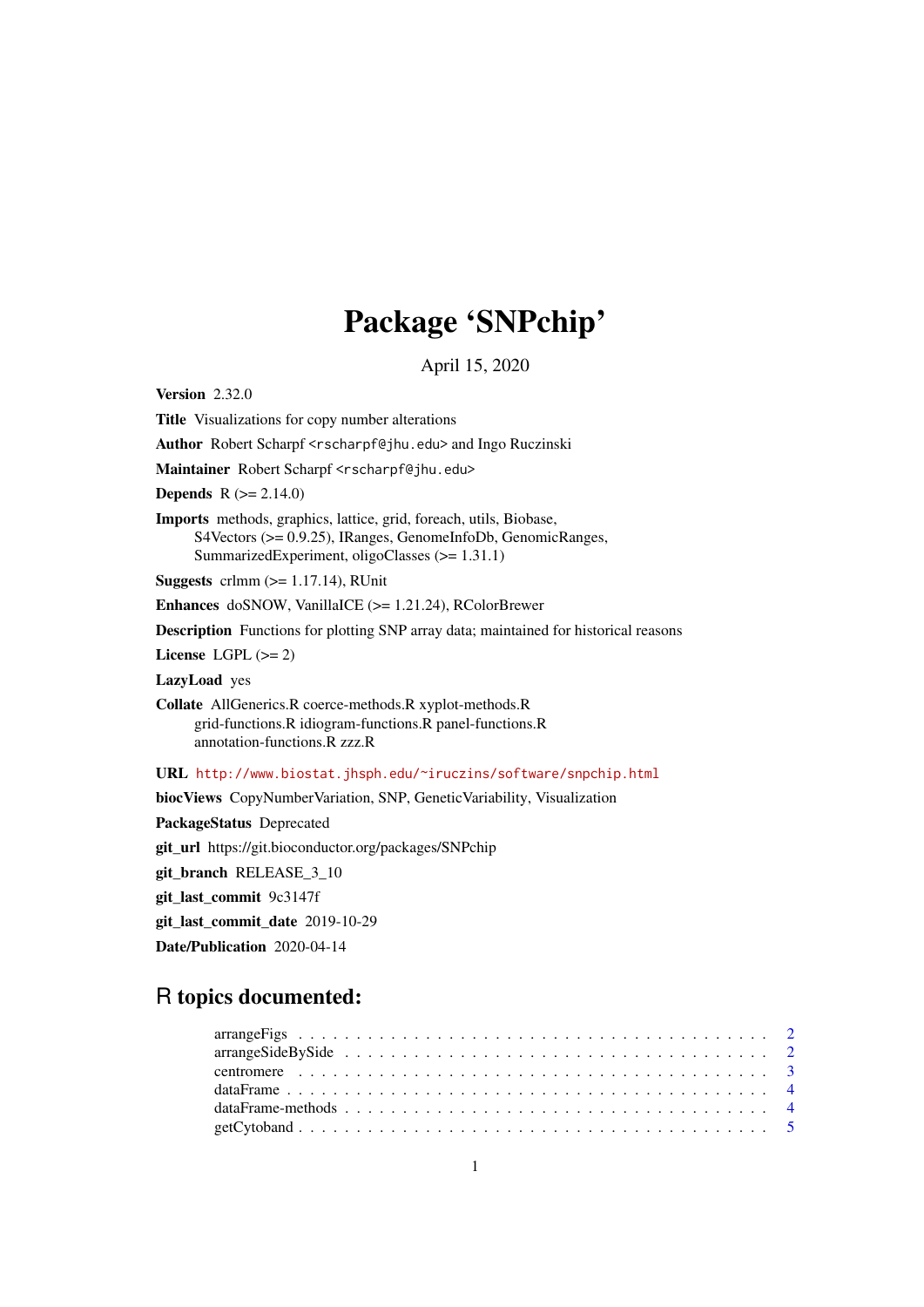<span id="page-1-0"></span>

| Index |  |  |  |  |  |  |  |  |  |  |  |  |  |  |  |  |  |  |  |  |  |
|-------|--|--|--|--|--|--|--|--|--|--|--|--|--|--|--|--|--|--|--|--|--|
|       |  |  |  |  |  |  |  |  |  |  |  |  |  |  |  |  |  |  |  |  |  |
|       |  |  |  |  |  |  |  |  |  |  |  |  |  |  |  |  |  |  |  |  |  |
|       |  |  |  |  |  |  |  |  |  |  |  |  |  |  |  |  |  |  |  |  |  |
|       |  |  |  |  |  |  |  |  |  |  |  |  |  |  |  |  |  |  |  |  |  |
|       |  |  |  |  |  |  |  |  |  |  |  |  |  |  |  |  |  |  |  |  |  |
|       |  |  |  |  |  |  |  |  |  |  |  |  |  |  |  |  |  |  |  |  |  |

arrangeFigs *Arranging two trellis objects on a grid.*

#### Description

Helper function for arranging multipanel displays of log R ratios and B allele frequencing in a single figure

# Usage

```
arrangeFigs(lattice.figs, ...)
```
# Arguments

lattice.figs A named list ('lrr' and 'baf') of two trellis object. ... ignored

#### Value

nothing

#### Author(s)

R. Scharpf

# See Also

latticeFigs, [arrangeSideBySide](#page-1-1)

<span id="page-1-1"></span>arrangeSideBySide *Helper function to arrange two trellis objects side by side on a grid.*

#### Description

For visualizing copy number alterations, it is often helpful to plot estimates of copy number along with the corresponding estimate of the B allele frequencies. Creating a trellis object for the copy number estimates and a separate trellis object for the B allele frequencies, this function can be used to arrange the two trellis objects side by side on a grid.

# Usage

```
arrangeSideBySide(object1, object2)
```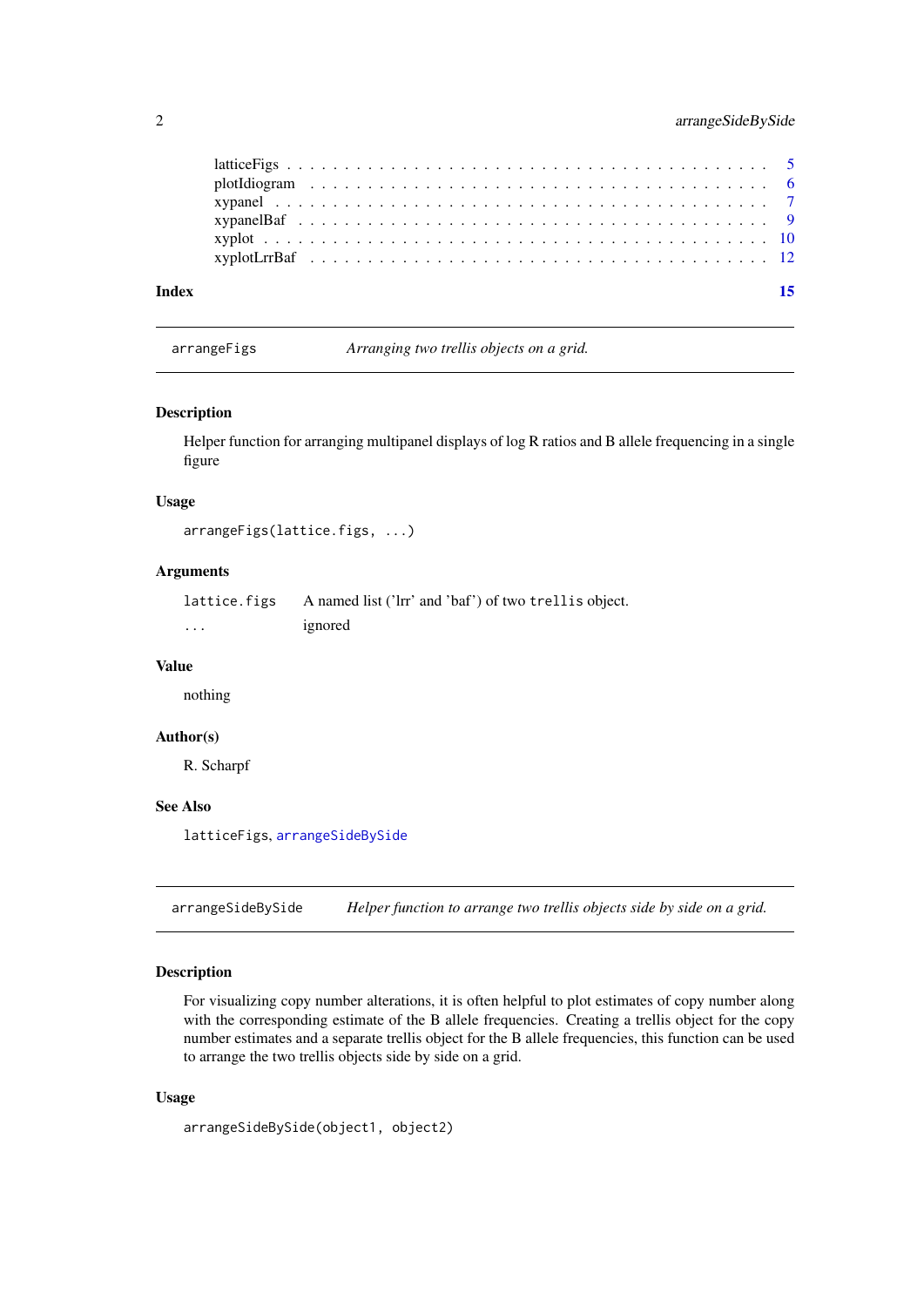#### <span id="page-2-0"></span>centromere 3

# Arguments

| object1 | A trellis object (e.g., a trellis object of the copy number estimates). |
|---------|-------------------------------------------------------------------------|
| object2 | A trellis object (e.g., a trellis object of the B allele frequencies).  |

# Author(s)

Rob Scharpf

# See Also

[xypanel](#page-6-1), [xyplot](#page-9-1)

centromere *Coordinates of centromere*

# Description

Extracts coordinates of centromere for a particular chromosome

# Usage

centromere(chromosome, build, verbose=FALSE)

# Arguments

| chromosome | Chromosome name. Several formats for specifying chromosome are allowed<br>(see examples). |
|------------|-------------------------------------------------------------------------------------------|
| build      | character string. Supported UCSC builds are 'hg18' and 'hg19'.                            |
| verbose    | Logical. Displays build used to annotate the centromere coordinates when TRUE             |

# Value

integer: start and stop coordinates of centromere in basepairs

# Author(s)

R. Scharpf

```
centromere(1, "hg18")
centromere("1", "hg18")
centromere("chr1", "hg18")
centromere(1, "hg19")
centromere("X", "hg18")
```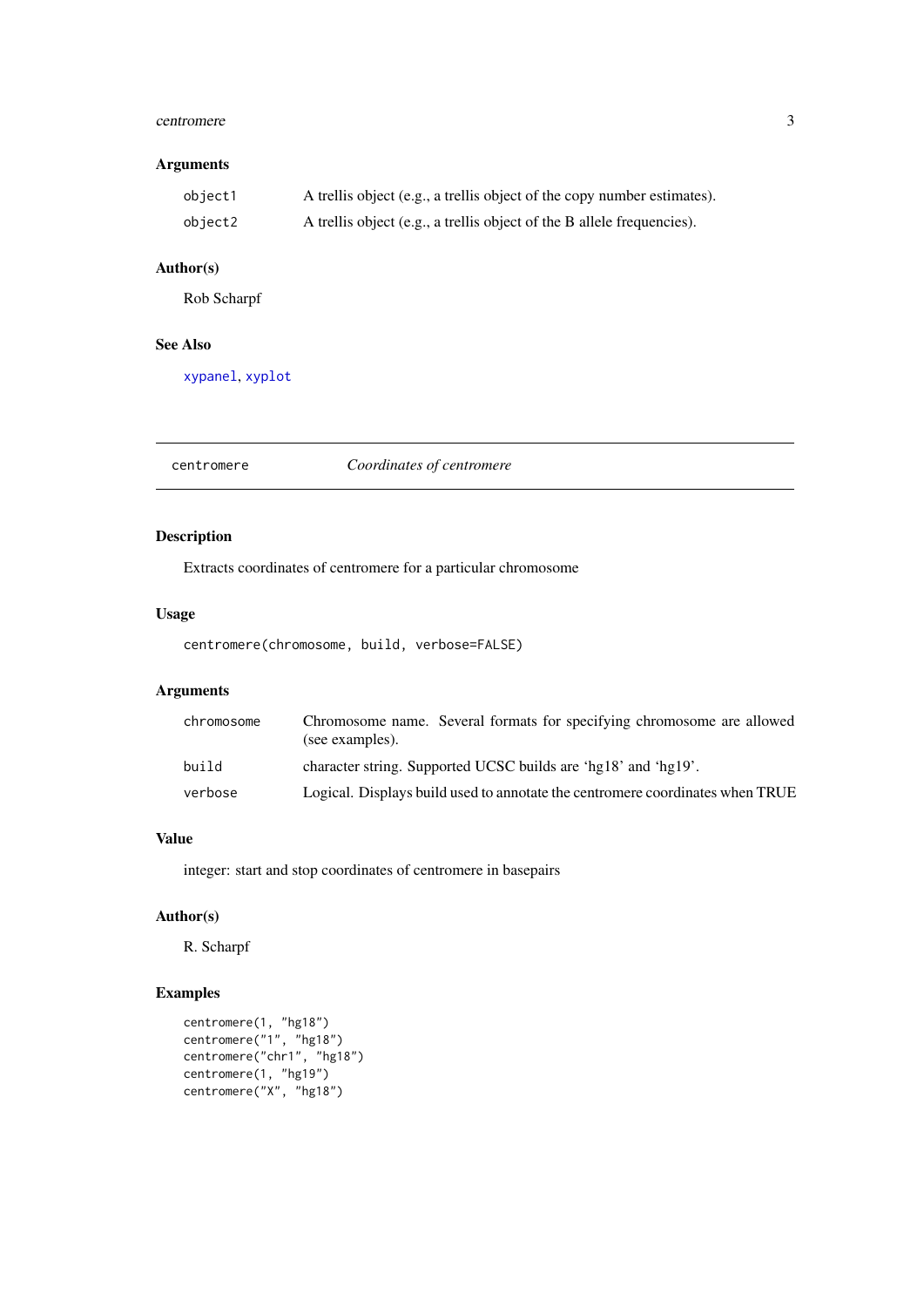<span id="page-3-0"></span>

#### Description

Generic function for coercing gSet objects to data.frame as a precursor to plotting with lattice

# Usage

```
dataFrame(range, data, ...)
```
#### Arguments

| range    | A Genomic Ranges object containing interval(s) for which low-level data should<br>be plotted                                                                                    |
|----------|---------------------------------------------------------------------------------------------------------------------------------------------------------------------------------|
| data     | A container for the low-level data (e.g., BafLrrSet) or a RangedSummarizedExperiment                                                                                            |
| $\cdots$ | Additional arguments passed to find Overlaps. E.g., argument maxgap can be<br>used to select the size of the window surrounding the genomic intervals in range<br>for plotting. |

# Value

A data.frame with column labels that depend on the class of data.

#### Author(s)

R. Scharpf

dataFrame-methods *Construct a data.frame from genomic data for plotting*

#### Description

Construct a data. frame of genomic data (log R ratios and BAFs) from a RangedSummarizedExperiment with markers in the interval given by the GRanges object.

# **Methods**

- signature(range = "GRanges", data = "gSet") The argument range is often intervals from a hidden Markov model fit to the genomic data in the data object. gSet-derived classes contain assay data on copy number and allele frequencies.
- signature(range = "GRanges", data = "RangedSummarizedExperiment") The argument range is often intervals from a hidden Markov model fit to the genomic data in the data object. The RangedSummarizedExperiment is assumed to contain log R ratio (lrr) and B allele frequency (baf) assays.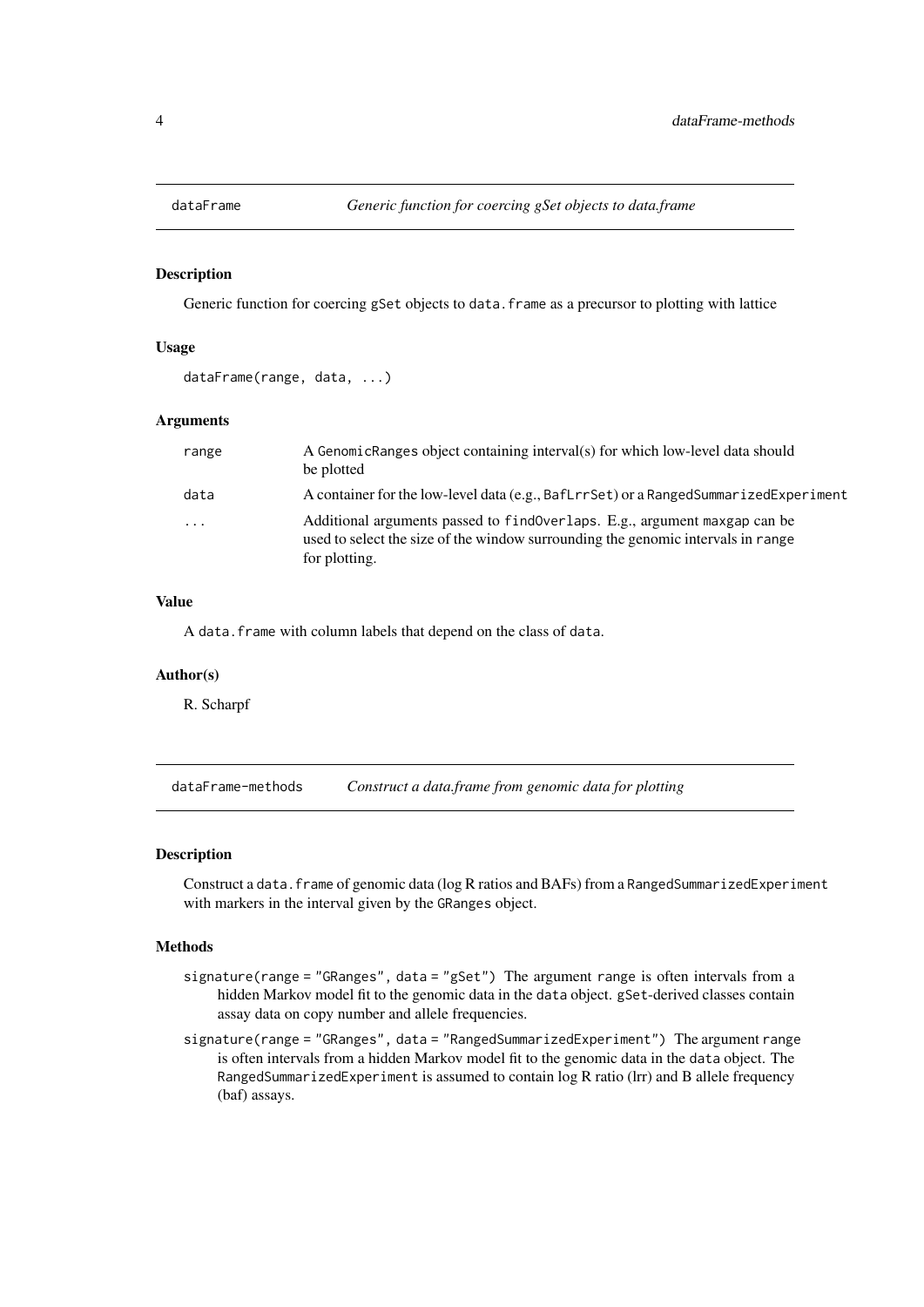<span id="page-4-0"></span>getCytoband *getCytoband*

#### Description

This function generates a data. frame with the respective cytoband names, chromosomes, Giemsa stain, and the start and end positions. These tables can then be used to plot chromosome idiograms. Currently, cytoband annotation for UCSC genome builds hg18 and hg19 are supported.

# Usage

```
getCytoband(build)
```
# Arguments

build A character string indicating UCSC build ("hg18" or "hg19").

# Value

data.frame

#### Author(s)

Michael Considine

# See Also

[plotIdiogram](#page-5-1)

#### Examples

```
cytoband <- getCytoband("hg19")
cytoband <- cytoband[cytoband$chr == "chr1", ]
plotIdiogram(1, "hg18", cytoband=cytoband, cex.axis=0.6)
```
latticeFigs *Generate trellis objects of log R ratios and B allele frequencies*

### Description

Generate trellis objects of log R ratios and B allele frequencies

# Usage

```
latticeFigs(gr, data, colors, ...)
```

| A GRanges object                                         |
|----------------------------------------------------------|
| A RangedSummarizedExperiment with assays "lrr" and "baf" |
| Colors for copy number states                            |
| Additional arguments to panel. xyplot                    |
|                                                          |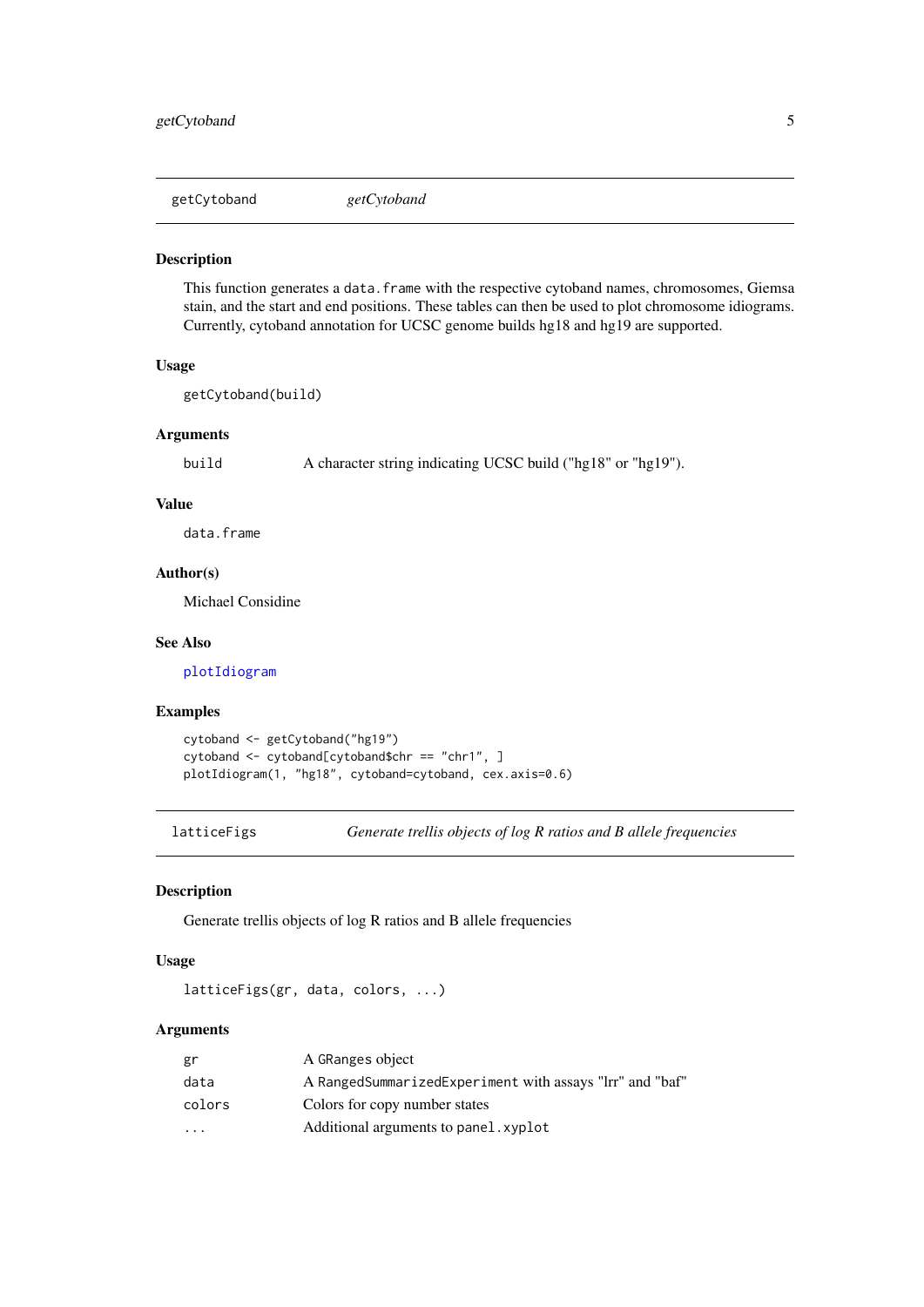# <span id="page-5-0"></span>Value

A list (length 2) of trellis objects with names 'lrr' and 'baf'.

#### Author(s)

R. Scharpf

<span id="page-5-1"></span>plotIdiogram *Plots idiogram for one chromosome*

# Description

Draw an idiogram for the specified chromosome.

# Usage

```
plotIdiogram(chromosome, build, cytoband, cytoband.ycoords, xlim, ylim=c(0, 2),
new=TRUE, label.cytoband=TRUE, label.y=NULL, srt, cex.axis=1,
outer=FALSE, taper=0.15, verbose=FALSE, unit=c("bp", "Mb"),
is.lattice=FALSE,...)
plotCytoband2(chromosome, build, cytoband, xlim, xaxs="r", new=TRUE,
label.cytoband=TRUE, cex.axis=1, outer=FALSE, verbose=TRUE, ...)
```

| chromosome       | character string or integer: which chromosome to draw the cytoband                                                       |  |  |  |  |  |  |
|------------------|--------------------------------------------------------------------------------------------------------------------------|--|--|--|--|--|--|
| build            | UCSC genome build. Supported builds are "hg18" and "hg19".                                                               |  |  |  |  |  |  |
| cytoband         | data.frame containing cytoband information                                                                               |  |  |  |  |  |  |
| cytoband.ycoords |                                                                                                                          |  |  |  |  |  |  |
|                  | numeric: y coordinates                                                                                                   |  |  |  |  |  |  |
| xlim             | x-axis limits                                                                                                            |  |  |  |  |  |  |
| xaxs             | numeric. See par                                                                                                         |  |  |  |  |  |  |
| ylim             | y-axis limits                                                                                                            |  |  |  |  |  |  |
| new              | logical: new plotting device                                                                                             |  |  |  |  |  |  |
|                  | label.cytoband logical: if TRUE, labels the cytobands                                                                    |  |  |  |  |  |  |
| label.y          | numeric: height (y-coordinate) for cytoband label                                                                        |  |  |  |  |  |  |
| srt              | string rotation for cytoband labels. See par                                                                             |  |  |  |  |  |  |
| cex.axis         | size of cytoband labels. See par                                                                                         |  |  |  |  |  |  |
| outer            | logical: whether to draw the labels in the outer margins. See par                                                        |  |  |  |  |  |  |
| taper            | tapering for the ends of the cytoband                                                                                    |  |  |  |  |  |  |
| verbose          | Logical. If TRUE, displays human genome build used to annotated the cytoband<br>coordinates.                             |  |  |  |  |  |  |
| unit             | Character string indicating the unit for physical position on the x-axis. Available<br>options are basepairs (bp) or Mb. |  |  |  |  |  |  |
| is.lattice       | logical indicating whether your drawing the cytoband on a lattice graphic.                                               |  |  |  |  |  |  |
| .                | additional arguments to plot                                                                                             |  |  |  |  |  |  |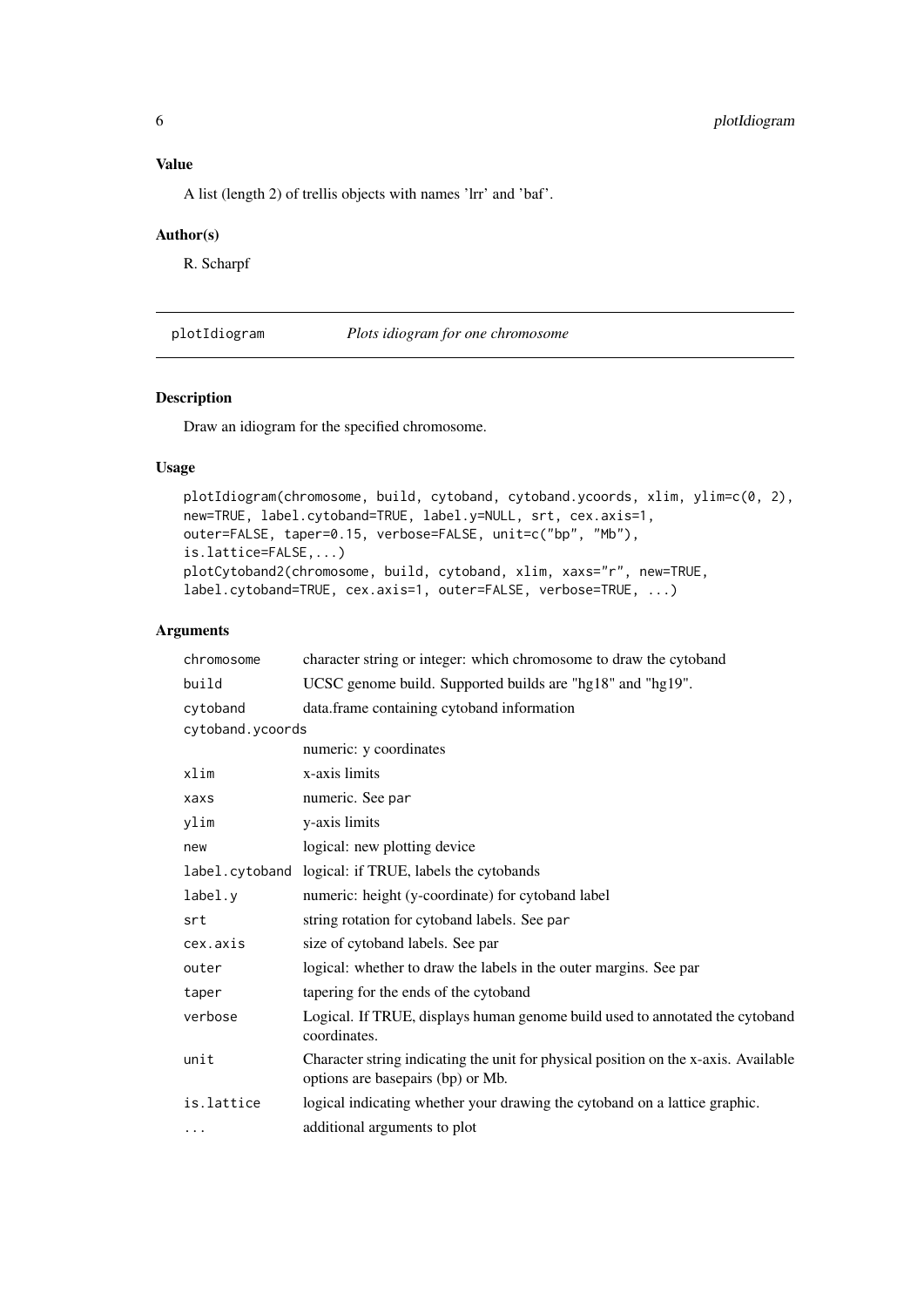#### <span id="page-6-0"></span>xypanel 7

#### Author(s)

Robert Scharpf and Jason Ting

#### Examples

```
plotIdiogram("1", "hg18")
plotIdiogram("1", "hg19")
plotIdiogram("1", build="hg19", cex=0.8, label.cytoband=FALSE)
## user-defined coordinates
plotIdiogram("1", build="hg19", cex=0.8, label.cytoband=FALSE,
ylim=c(0,1), cytoband.ycoords=c(0.1, 0.3))
library(oligoClasses)
```

```
sl <- getSequenceLengths("hg19")[c(paste("chr", 1:22, sep=""), "chrX", "chrY")]
ybottom <- seq(0, 1, length.out=length(sl)) - 0.01
ytop <- seq(0, 1, length.out=length(sl)) + 0.01
for(i in seq_along(sl)){
chr <- names(sl)[i]
if(i == 1){
plotIdiogram("1", build="hg19", cex=0.8, label.cytoband=FALSE, ylim=c(-0.05,1.05), cytoband.ycoords=c(ybotto
     xlim=c(0, max(s1)))}
if(i > 1)plotIdiogram(names(sl)[i], build="hg19", cex=0.8, label.cytoband=FALSE, cytoband.ycoords=c(ybottom[i], ytop[
}
}
axis(1, at=pretty(c(0, max(sl)), n=10), labels=pretty(c(0, max(sl)), n=10)/1e6, cex.axis=0.8)
mtext("position (Mb)", 1, line=2)
par(las=1)
axis(2, at=ybottom+0.01, names(sl), cex.axis=0.6)
```
<span id="page-6-1"></span>xypanel *A panel function for plotting copy number versus physical position*

#### Description

A panel function for xyplot for plotting copy number versus physical position.

#### Usage

```
xypanel(x, y, gt, is.snp, range, col.hom = "grey20", fill.hom =
"lightblue", col.het = "grey20", fill.het = "salmon", col.np = "grey20",
fill.np = "grey60", show.state=TRUE, state.cex=1, col.state="blue", ..., subscripts)
```

| x      | Physical position in megabases.                                                                             |
|--------|-------------------------------------------------------------------------------------------------------------|
| У      | Copy number estimates.                                                                                      |
| gt     | Genotype calls.                                                                                             |
| is.snp | Logical. Whether the marker is polymorphic.                                                                 |
| range  | A RangedData or IRanges object. Note that we expect the units returned by<br>start and end to be basepairs. |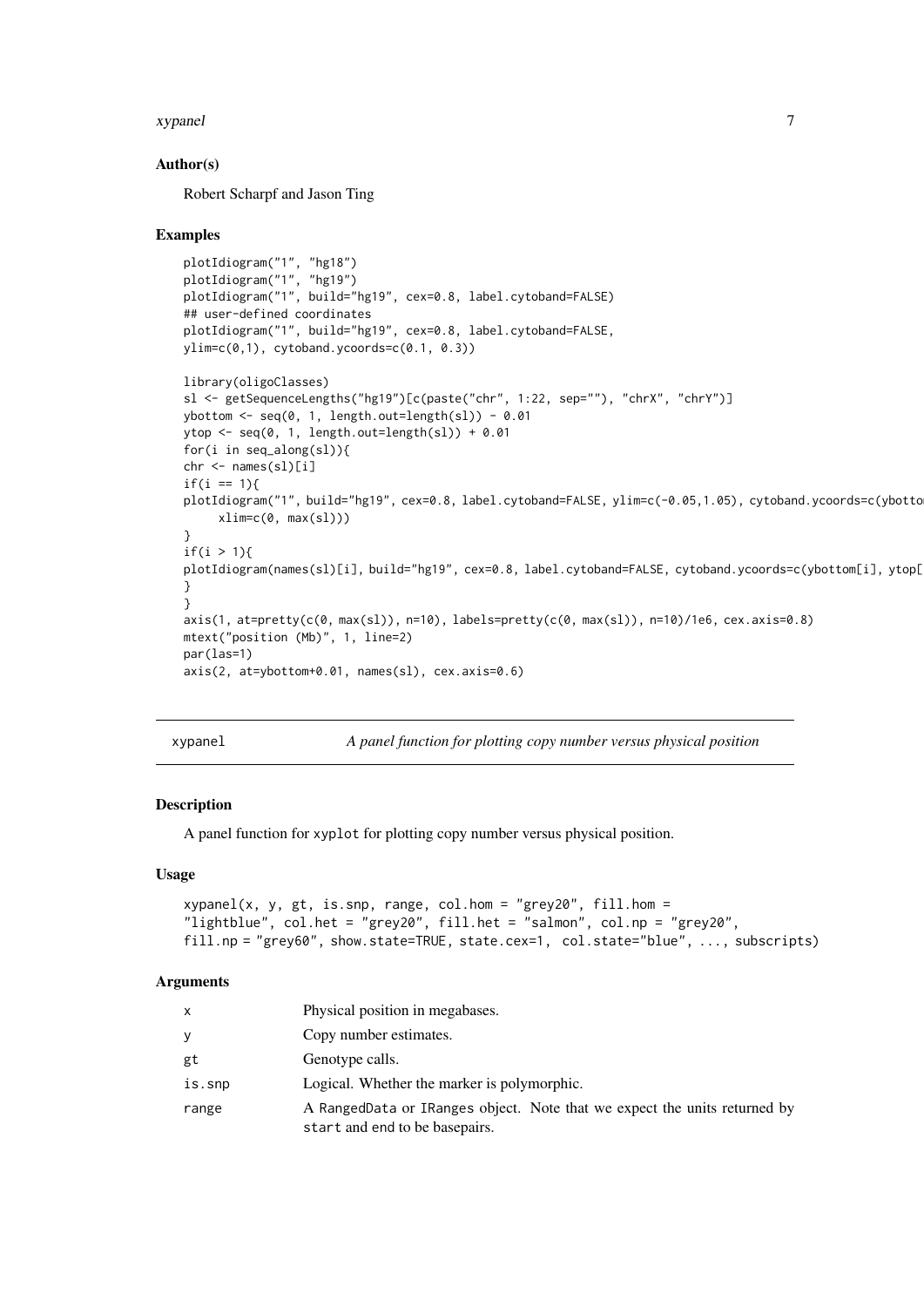<span id="page-7-0"></span>

| col.hom    | A specification for the color of plotting symbols for homozygous genotypes.        |
|------------|------------------------------------------------------------------------------------|
| fill.hom   | A specification for the fill color of plotting symbols for homozygous genotypes.   |
| col.het    | A specification for the color of plotting symbols for heterozygous genotypes.      |
| fill.het   | A specification for the fill color of plotting symbols for heterozygous genotypes. |
| col(np     | A specification for the color of plotting symbols for nonpolymorphic markers.      |
| fill.np    | A specification for the fill color of plotting symbols for nonpolymorphic geno-    |
|            | types.                                                                             |
| show.state | Logical. Whether to display the predicted state in each panel.                     |
| state.cex  | Numeric. cex for state label. Ignored if show. state is FALSE.                     |
| col.state  | Character. color for state label. Ignored if show. state is FALSE.                 |
| $\ddots$ . | Additional arguments passed to lattice functions xyplot, lpoints, and lett.        |
| subscripts | See the panel functions in lattice for more information.                           |

#### Details

The order of plotting is (1) nonpolymorphic markers, (2), homozygous SNPs, and (3) heterozygous SNPs. Stretches of homozygosity should appear as blue using the default color scheme.

#### Note

To make the drawing of the range object border invisible, one can use border="white".

#### Author(s)

R. Scharpf

#### See Also

[xyplot](#page-9-1)

```
## Not run:
if(require("crlmm") && require("VanillaICE") && require("IRanges")){
   library(lattice)
library(oligoClasses)
    data(oligoSetExample, package="oligoClasses")
    oligoSet <- oligoSet[chromosome(oligoSet) == 1, ]
    cn <- copyNumber(oligoSet)/100
    cn <- log2((2^cn)/2)
    gt <- calls(oligoSet)[,]
    ## simulate BAFs
   bf <- rep(NA, length(gt))
    u <- runif(length(gt))
    bf[gt==1 & u > 0.5] < -runif(sum(gt==1 & u > 0.5), 0, 0.05)bf[gt==1 & u <= 0.5] <- runif(sum(gt==1 & u <= 0.5), 0.95, 1)
    bf[gt==2] <- runif(sum(gt==2), 0.45, 0.55)
    bf[900:1200] <- runif(length(900:1200), 0, 0.03)
    gr <- GRanges(paste0("chr", chromosome(featureData(oligoSet))),
                  IRanges(position(oligoSet), width=1))
    cn <- as.matrix(cn)
    bf <- as.matrix(bf)
```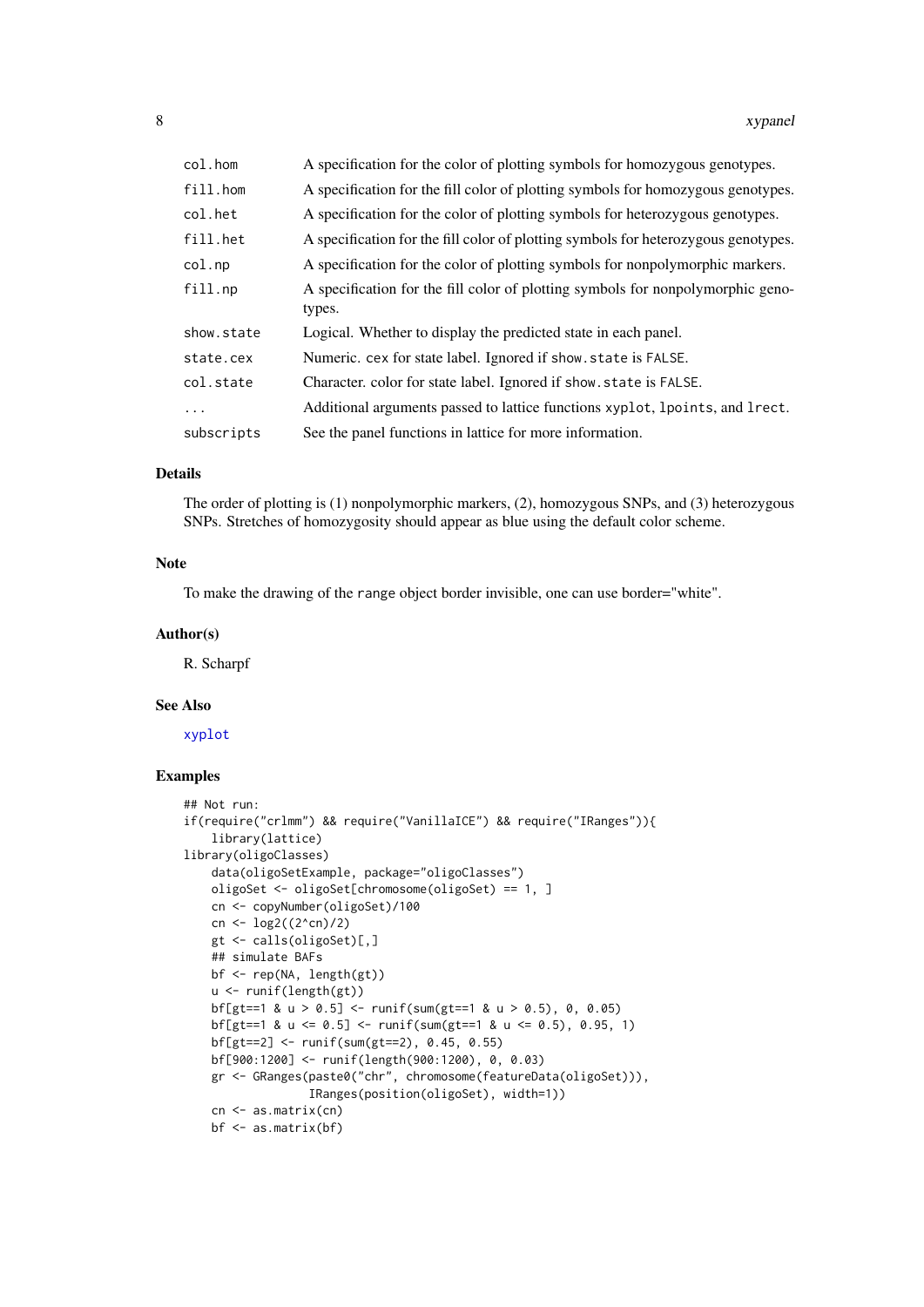# <span id="page-8-0"></span>xypanelBaf 9

```
dimnames(cn) <- dimnames(bf) <- list(featureNames(oligoSet), sampleNames(oligoSet))
    se <- SnpArrayExperiment(cn=cn,
                             baf=bf,
                             rowRanges=gr,
                             isSnp=rep(TRUE, length(gr)))
   fit \leftarrow hmm2(se)
    g <- as(segs(fit), "GRanges")
xyplot(cn ~ x | range, data=oligoSet, range=g[2], ##range=fit2[1:10, ],
       frame=2e6,
       panel=xypanel, cex=0.3, pch=21, border="blue",
       scales=list(x="free"),
       col.hom="lightblue", col.het="salmon", col.np="grey60",
       fill.np="grey60",
       xlab="Mb")
## if xyplot method is masked by lattice, do
##xyplot <- VanillaICE:::xyplot
}
## End(Not run)
```
<span id="page-8-1"></span>

| xypanelBaf | Panel function for plotting copy number and B allele frequencies for a |
|------------|------------------------------------------------------------------------|
|            | genomic interval.                                                      |

#### Description

Panel function for plotting copy number and B allele frequencies for a genomic interval.

#### Usage

xypanelBaf(x, y, gt, baf, is.snp, range, col.hom = "grey20", fill.hom = "lightblue", col.het = "grey

| $\times$ | physical position in basepairs                                                                                                               |
|----------|----------------------------------------------------------------------------------------------------------------------------------------------|
| У        | total copy number (relative or absolute)                                                                                                     |
| gt       | Genotypes coded as integers $(1=AA, 2=AB, 3=BB)$ . This is optional. If provided<br>one can color code the plotting symbols by the genotype. |
| baf      | B allele frequencies.                                                                                                                        |
| is.snp   | Logical. Indicator of whether the marker hybridized to a known SNP or a non-<br>polymorphic region of the genome.                            |
| range    | A RangedDataCNV-derived object indicating the genomic interval to plot.                                                                      |
| col.hom  | Color to use for homozygous genotypes.                                                                                                       |
| fill.hom | Fill color to use for homozygous genotypes.                                                                                                  |
| col.het  | Color to use for heterozygous genotypes.                                                                                                     |
| fill.het | Fill color to use for heterozygous genotypes.                                                                                                |
| col.np   | Color to use for nonpolymorphic markers                                                                                                      |
| fill.np  | Fill color for nonpolymorphic markers.                                                                                                       |
|          |                                                                                                                                              |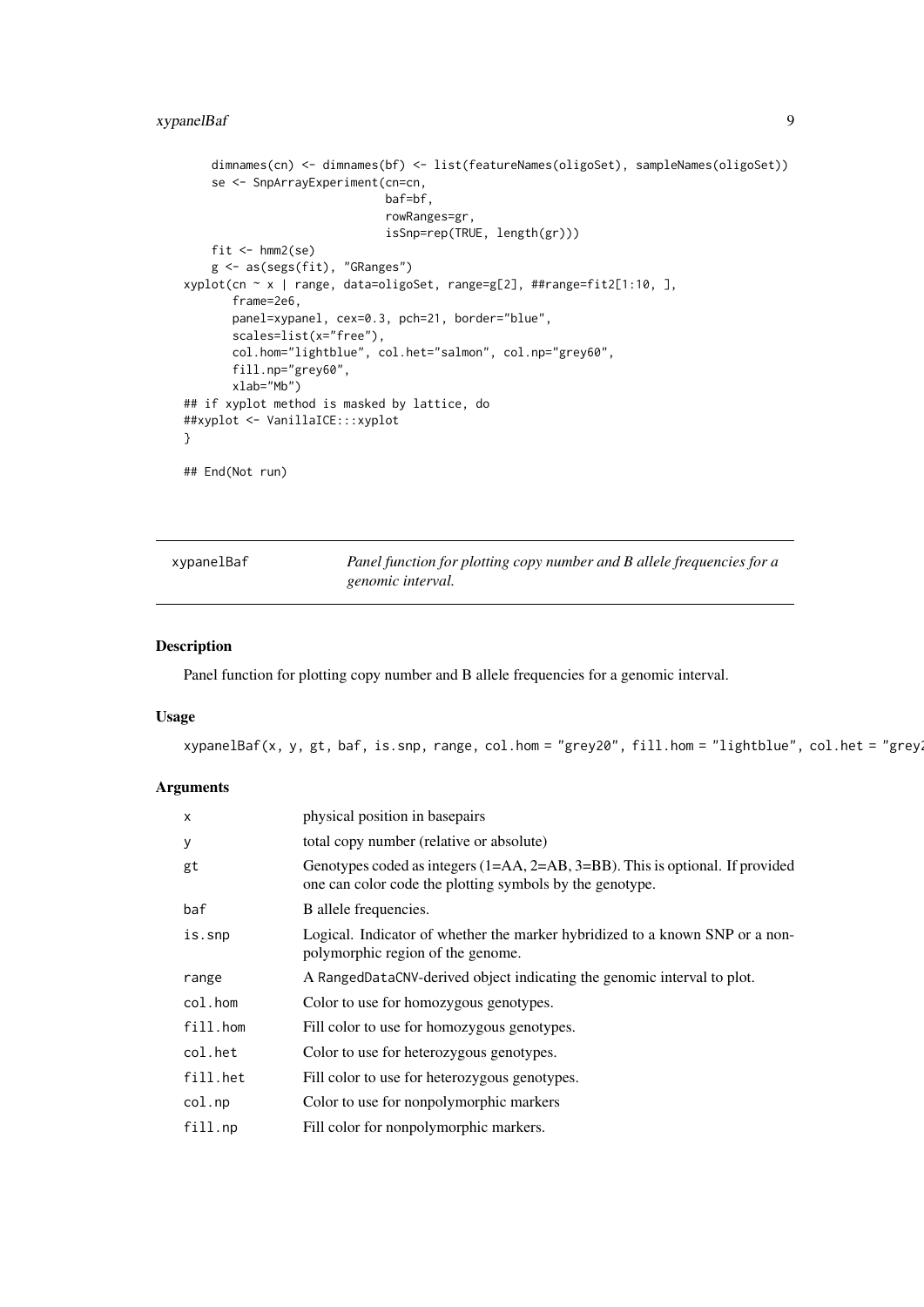<span id="page-9-0"></span>

| show.state | Logical indicating whether to display the copy number state for a RangedDataHMM<br>object. |
|------------|--------------------------------------------------------------------------------------------|
| state.cex  | Size of the font for displaying the HMM state. Ignored if show, state is FALSE.            |
| col.state  | Color for displaying the state.                                                            |
| $\cdots$   | Additional arguments passed to panel, xyplot.                                              |
| subscripts | See panel.xyplot                                                                           |

# Details

Function for plotting B allele frequencing and copy number on a trellis display. Intended to be passed to the panel argument of the function xyplotLrrBaf and should not be called directly by the user.

#### Author(s)

R.Scharpf

## See Also

[xyplotLrrBaf](#page-11-1)

<span id="page-9-1"></span>xyplot *Plot copy number and physical position for a set of genomic intervals.*

# Description

Plot copy number and physical position given by a CNSet object for a set of genomic intervals stored in a RangedDataCVN object.

# Usage

xyplot2(x, data, range, frame=50e3L, ...)

| $\mathsf{x}$ | A formula. Currently, the formula must be one of cn~x, cn ~ x   id or cn ~ x  <br>range when data is a CNSet. If data is a BeadStudioSet, the formula has the<br>form $\text{lrr} \sim x$ range or baf $\sim x$ range. |
|--------------|------------------------------------------------------------------------------------------------------------------------------------------------------------------------------------------------------------------------|
| data         | A CNSet, BeadStudioSet, or SnpSet object.                                                                                                                                                                              |
| $\cdot$      | A RangedDataCNV object must be passed by the name 'range'. Arguments for<br>xyplot are passed to xyplot2. Additional arguments are passed to xypanel<br>and panel.xyplot.                                              |
| range        | A RangedDataCNV object.                                                                                                                                                                                                |
| frame        | The genomic distance (basepairs) to the left and right of the start and stop coor-<br>dinates in the range object.                                                                                                     |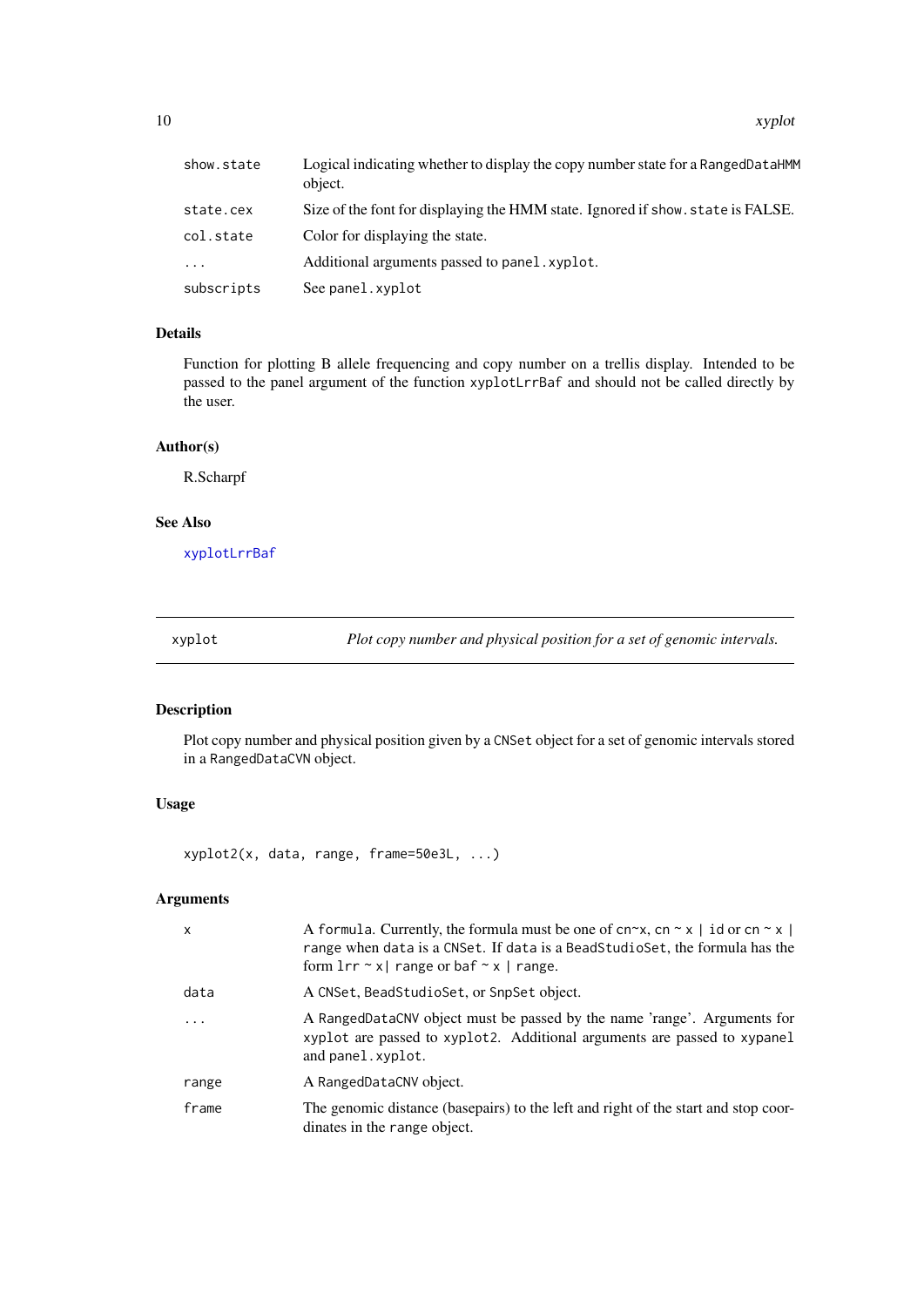#### <span id="page-10-0"></span>xyplot the contract of the contract of the contract of the contract of the contract of the contract of the contract of the contract of the contract of the contract of the contract of the contract of the contract of the con

#### Details

These functions plot copy number estimates versus physical position. The function is particularly useful for multi-panel displays in which the copy number estimates for a single range of a GRanges object appears in one panel. The size of the multi-panel display depends on the number of ranges (rows) in the GRanges object.

# Value

An object of class trellis.

#### Author(s)

R. Scharpf

#### See Also

[xyplot](#page-9-1), [xypanel](#page-6-1)

To modify the plot appearance from the default, additional arguments can be passed to panel. xyplot, [lpoints](#page-0-0), and [lrect](#page-0-0).

```
## simulated data
library(oligoClasses)
library(IRanges)
library(VanillaICE)
data(oligoSetExample, package="oligoClasses")
## The oligoSnpSet class will likely be deprecated and made defunct
## in a future release. Instead, we favor
## RangedSummarizedExperiment-derived classes defined in VanillaICE
oligoSet <- oligoSet[chromosome(oligoSet) == 1, ]
cn <- copyNumber(oligoSet)/100
cn <- \log 2((2^{\wedge}cn)/2)gt <- calls(oligoSet)[,]
## simulate BAFs
bf <- rep(NA, length(gt))
u <- runif(length(gt))
bf[gt==1 & u > 0.5] <- runif(sum(gt==1 & u > 0.5), 0, 0.05)
bf[gt==1 & u <= 0.5] <- runif(sum(gt==1 & u <= 0.5), 0.95, 1)
bf[gt==2] <- runif(sum(gt==2), 0.45, 0.55)
bf[900:1200] <- runif(length(900:1200), 0, 0.03)
gr <- GRanges(paste0("chr", chromosome(featureData(oligoSet))),
              IRanges(position(oligoSet), width=1))
cn <- as.matrix(cn)
bf < - as.matrix(bf)dimnames(cn) <- dimnames(bf) <- list(featureNames(oligoSet), sampleNames(oligoSet))
se <- SnpArrayExperiment(cn=cn,
                         baf=bf,
                         rowRanges=gr,
                         isSnp=rep(TRUE, length(gr)))
fit \leftarrow hmm2(se)
g <- as(segs(fit), "GRanges")
## To visualize each range in it's own panel surrounded by a
## frame of 2,000,000 bases:
## (here the frames are overlapping, but the method could be
```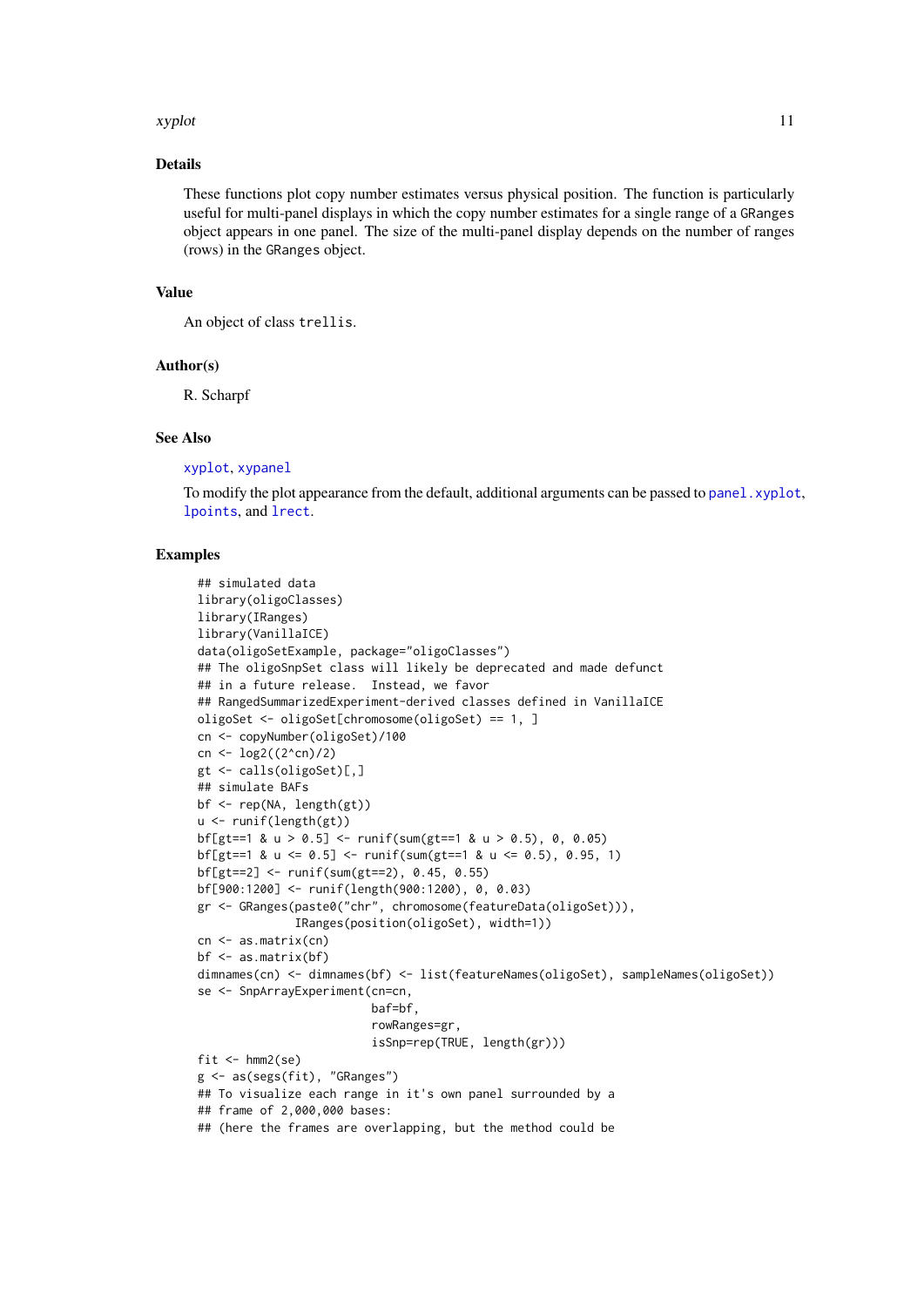```
## applied more generally to a collection of ranges from
## different chromsomes and samples)
xyplot2(cn~x | range, data=oligoSet,
    range=g,
    frame=2e6, panel=xypanel,
    cex=2,
    pch="."
    col.het="salmon",
    fill.het="salmon",
    col.hom="royalblue",
    fill.hom="royalblue",
    state.cex=0.5,
    border="orange", scales=list(x="free"),
    par.strip.text=list(cex=0.5),
    xlab="Mb", ylab=expression(log[2]("copy number")))
```
<span id="page-11-1"></span>xyplotLrrBaf *xyplot lattice function for RangedData and oligoSnpSet objects*

#### Description

For each genomic interval in the ranged data, a plot of the log R ratios and B allele frequencies stored in the oligoSnpSet are plotted.

#### Usage

xyplotLrrBaf(rd, object, frame, ...)

# Arguments

| rd         | An instance of RangedDataCNV or GRanges.                                                                    |
|------------|-------------------------------------------------------------------------------------------------------------|
| object     | A oligoSnpSet or BeadStudioSet object with assayData elements for log R<br>ratios and B allele frequencies. |
| frame      | The genomic distance in basepairs to plot on either side of the genomic interval<br>in the rd object.       |
| $\ddots$ . | Additional arguments passed to the panel function. See details.                                             |

## Details

The xypanelBaf function is a panel function that does the actual plotting of the genomic data.

# Value

A trellis object.

#### Author(s)

R. Scharpf

#### See Also

[xypanelBaf](#page-8-1)

<span id="page-11-0"></span>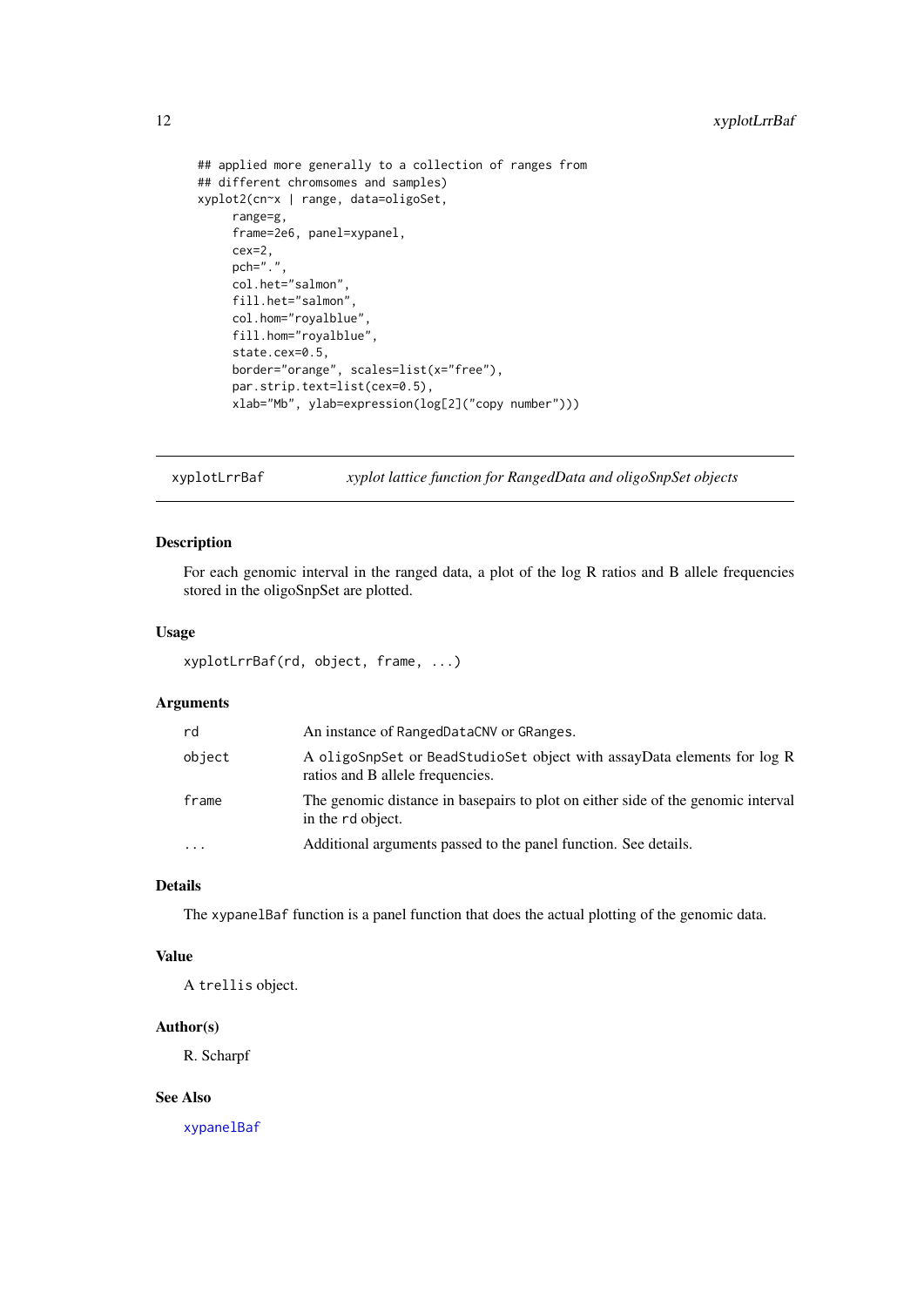#### xyplotLrrBaf 13

```
## Not run:
 library(crlmm)
 library(SummarizedExperiment)
 library(VanillaICE)
 data(cnSetExample, package="crlmm")
 oligoSetList <- BafLrrSetList(cnSetExample[, 1])
 oligoSet <- oligoSetList[[1]]
 cn <- copyNumber(oligoSet)/100
 cn <- log2((2^cn)/2)
 gt <- calls(oligoSet)[,]
 ## simulate BAFs
 bf <- baf(oligoSet)[, ]/1000
 gr <- GRanges(paste0("chr", chromosome(featureData(oligoSet))),
                IRanges(position(oligoSet), width=1))
 cn <- as.matrix(cn)
 bf \leftarrow as.matrix(bf)dimnames(cn) <- dimnames(bf) <- list(featureNames(oligoSet), sampleNames(oligoSet))
 se <- SnpArrayExperiment(cn=cn,
                           baf=bf,
                           rowRanges=gr,
                           isSnp=rep(TRUE, length(gr)))
 fit \leftarrow hmm2(se)
 ##rd <- fit[sampleNames(fit)=="NA19007", ]
 rd <- as(segs(fit), "GRanges")
 ## We're interested in this range
 range <- GRanges("chr8", IRanges(3.7e6, 5.9e6), sample="NA19007")
 index <- subjectHits(findOverlaps(range, rd))
 xyplotLrrBaf(rd[index, ], oligoSetList[[1]], frame=1e6,
         panel=xypanelBaf, cex=0.2,
         scales=list(x=list(relation="free"),
        y=list(alternating=1,
        at=c(-1, 0, log2(3/2), log2(4/2)),labels=expression(-1, 0, log[2](3/2), log[2](4/2)))),
         par.strip.text=list(cex=0.7),
        ylim=c(-3,1),
         col.hom="grey50",
        col.het="grey50",
         col.np="grey20",
         xlab="physical position (Mb)",
        ylab=expression(log[2]("R ratios")),
     key=list(text=list(c(expression(log[2]("R ratios")), expression("B allele freqencies")),
            col=c("grey", "blue")), columns=2))
  ## Or, plot each range of the GRanges instance in a separate panel
  xyplotLrrBaf(rd, oligoSetList[[1]], frame=1e6,
         panel=xypanelBaf, cex=0.2,
         scales=list(x=list(relation="free"),
        y=list(alternating=1,
         at=c(-1, 0, log2(3/2), log2(4/2)),
        labels=expression(-1, 0, log[2](3/2), log[2](4/2)))),
         par.strip.text=list(cex=0.7),
        ylim=c(-3,1),
         col.hom="grey50",
         col.het="grey50",
```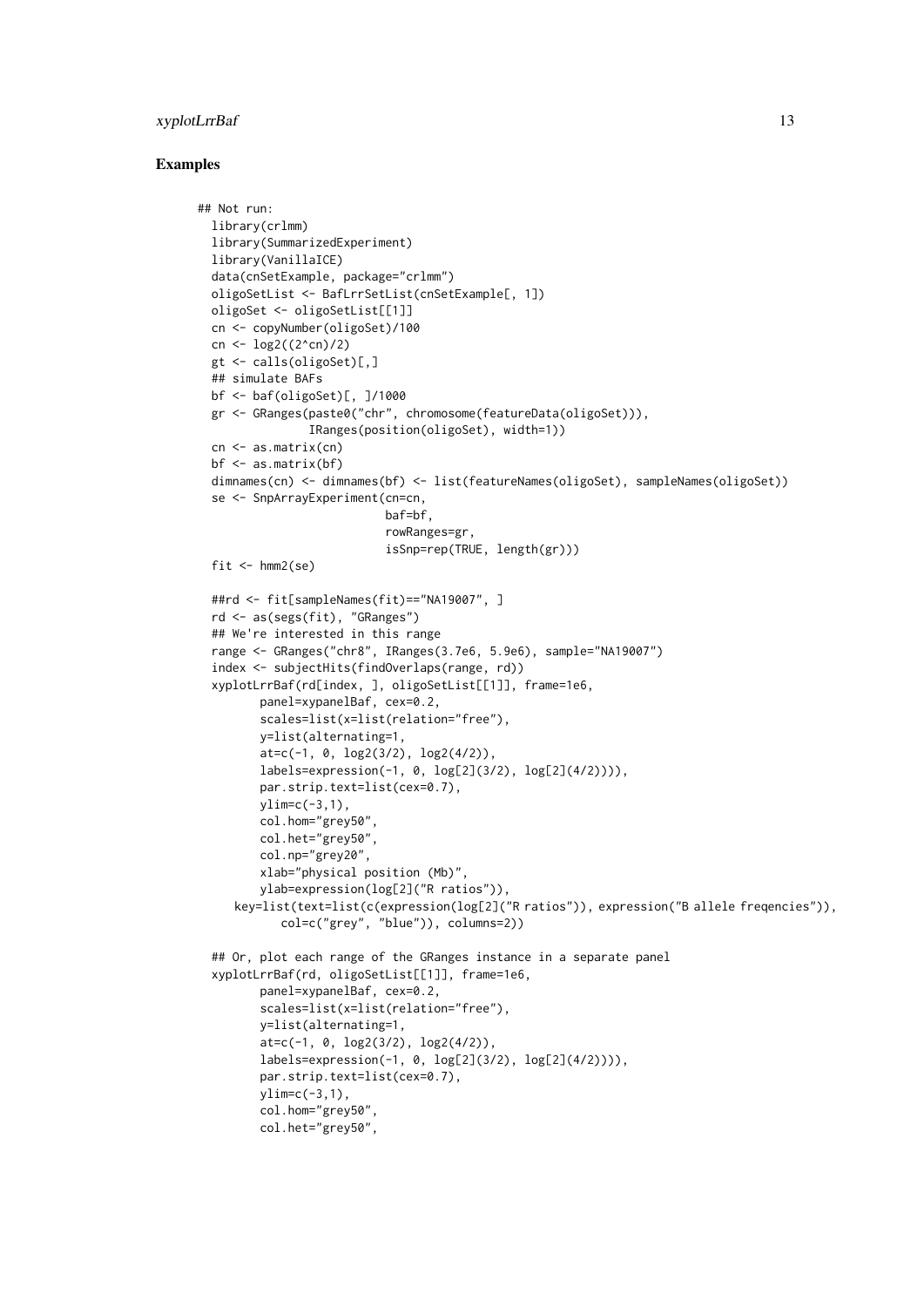```
col.np="grey20",
   xlab="physical position (Mb)",
   ylab=expression(log[2]("R ratios")),
key=list(text=list(c(expression(log[2]("R ratios")), expression("B allele freqencies")),
      col=c("grey", "blue")), columns=2))
```
## End(Not run)